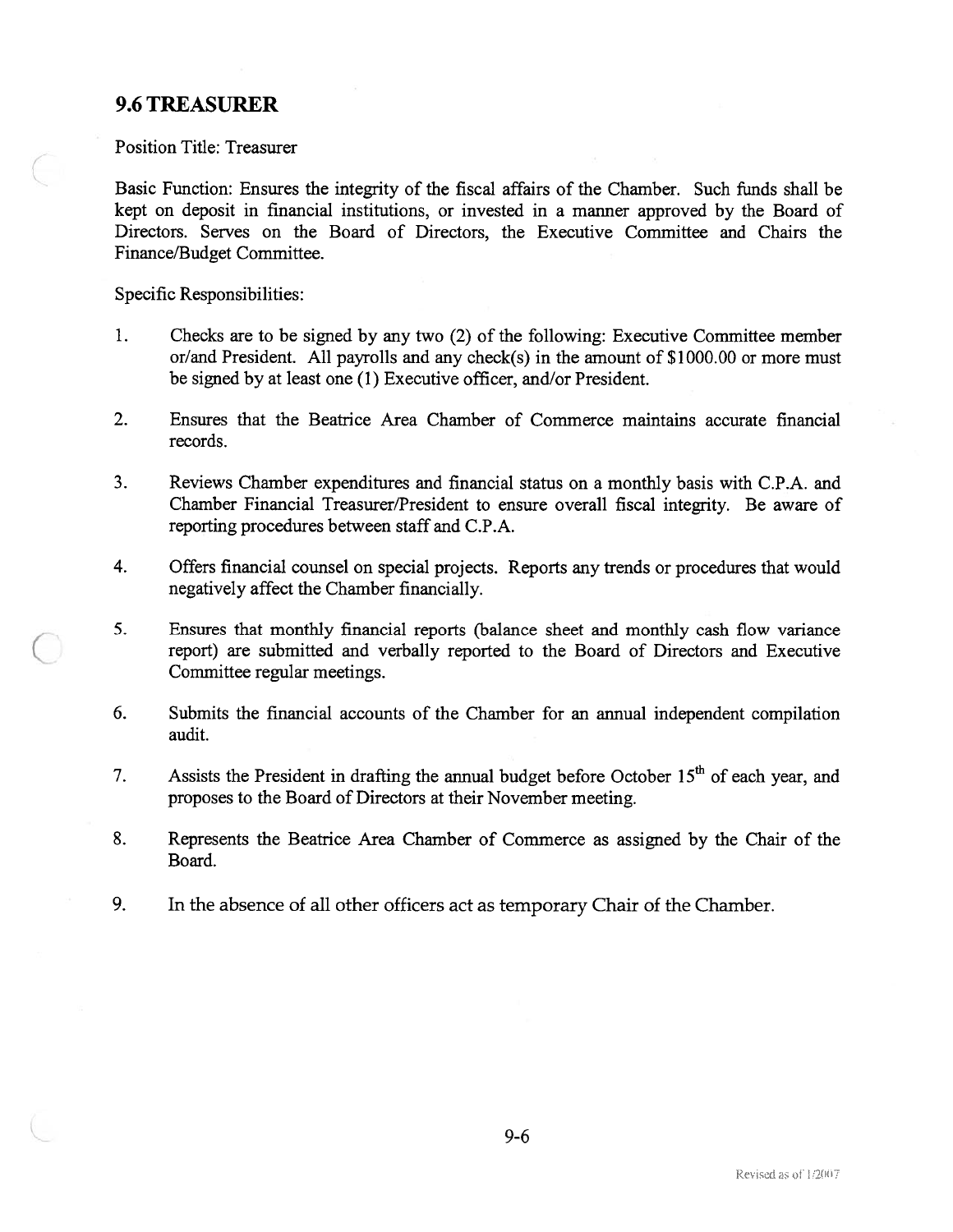## 9.7 PRESIDENT

## Beatrice Area Chamber of Commerce

Position: President

Reports to: Chair of the Board

Date: Sept. 2005

Exempt position - Full time/ Salary position may include some Saturdays, some evenings and/or early mornings

#### Position Description:

The President is the chief administrative officer of the organization. Duties are subject to the direction of the Board of Directors. The President manages the property, business affairs and staff of the chamber. The President is responsible for initiating, implementing and evaluating all aspects of Chamber activities. Primary responsibilities include:

- •Operations
- Management
- Long-range planning for the organization
- Membership relations
- Policy recommendations to the board and
- Be <sup>a</sup> visible member of the community

The President's responsibilities include:

### 1) Planning

The Chamber President will work with the officers and directors of the board on:

- a) Annual business plan with long term and short term objectives
- b) A realistic annual budget to achieve objectives

## 2) Policy

The Chamber President will develop, monitor and evaluate:

- a) organizational structure to accomplish the objectives
- b) appropriate financial, legal and operational policies and procedures to suppor<sup>t</sup> effectiveness
- c) Provide guidance and direction to key stakeholders including the Board of Directors, key volunteers and staffregarding the organization's purpose, goals, and policy positions

## 3) Financial Management

The Chamber President will:

- a) Supervise the preparation and maintenance of all records, reports and legal documents for the chamber
- b) Present an annual budget recommendation that adequately funds the organizational needs
- c) Supervise all investments and expenditures against the approved budget
- d) Present <sup>a</sup> monthly financial statement to the Board for approval
- e) Prepare <sup>a</sup> year end repor<sup>t</sup> on the organization's finances and activities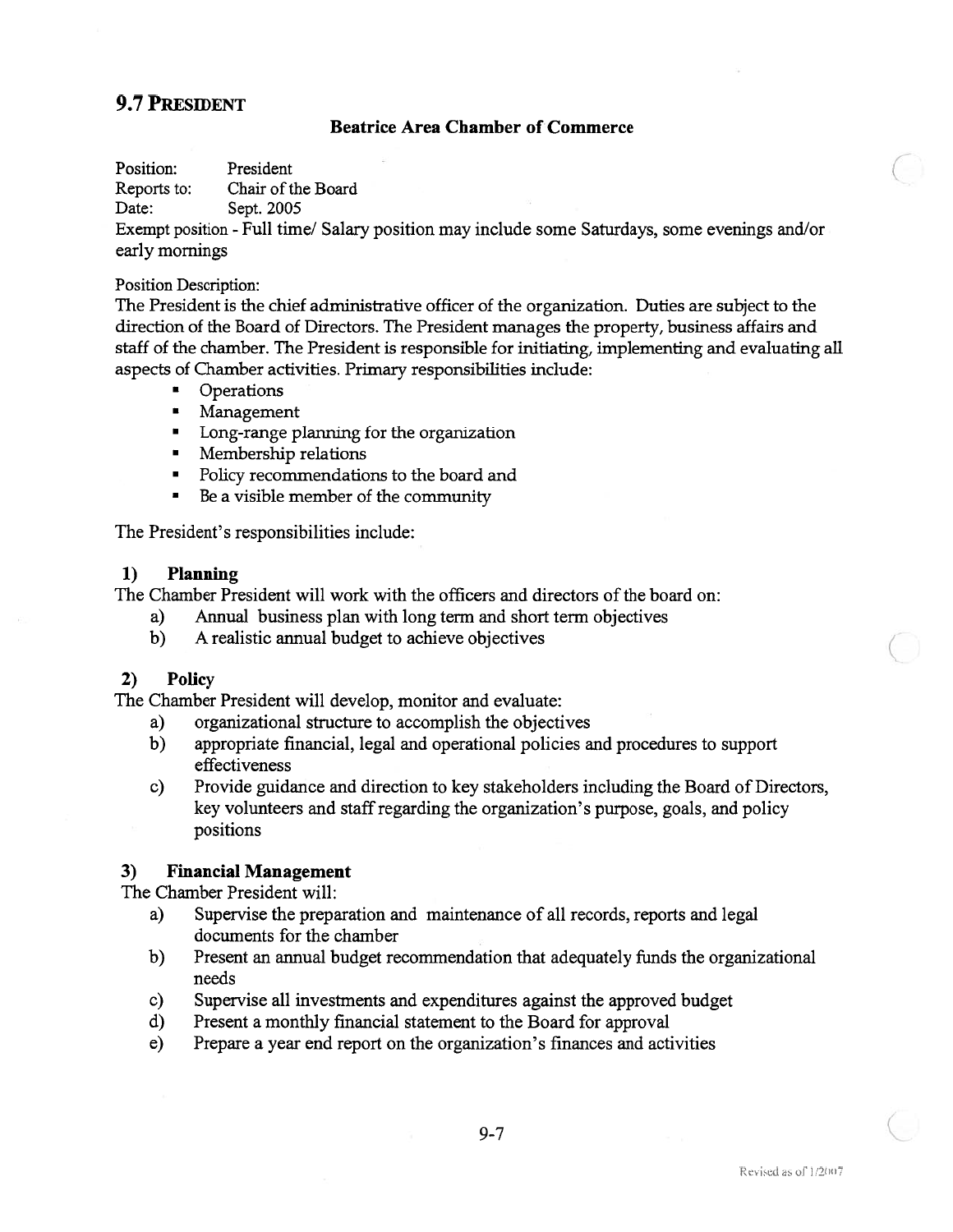## 4) Board Development

The Chamber President will:

- a) Provide orientation suppor<sup>t</sup> and guidance to the Board on Chamber issues
- b) Assist the Board is identifying potential opportunities
- c) Assist the Board in developing an annual business plan and objectives
- d) Provide the Board of directors with sufficient information to inform them of the financial, and operational status of the organization

## 5) Membership Development

The Chamber President will develop, monitor and evaluate:

- a) Systems to suppor<sup>t</sup> membership retention and growth
- b) Identify and recruit volunteers to assist in shaping organizational directions through the Board, Committees and task forces
- c) Develop methods of supporting and recognizing volunteers

## 6) Staff Development

The Chamber President will:

- a) Employ staff necessary to carry out the work of the organization
- b) Monitor the terms of employment for all staff, assign duties and supervise work and evaluate employees performance

## 7) Community Relations

The Chamber President will:

- a) Actively promote the Chamber of Commerce to the community
- b) Actively promote Beatrice as <sup>a</sup> desirable place to live, work, visit and do business.
- c) Maintain <sup>a</sup> positive relationship with other organizations in the Beatrice area
- d) Build positive image through media communication
- e) Build and Maintain open relationship with elected officials
- f) Being actively engaged through service clubs, attending events, and participating in <sup>a</sup> professional manner in or as part of the community.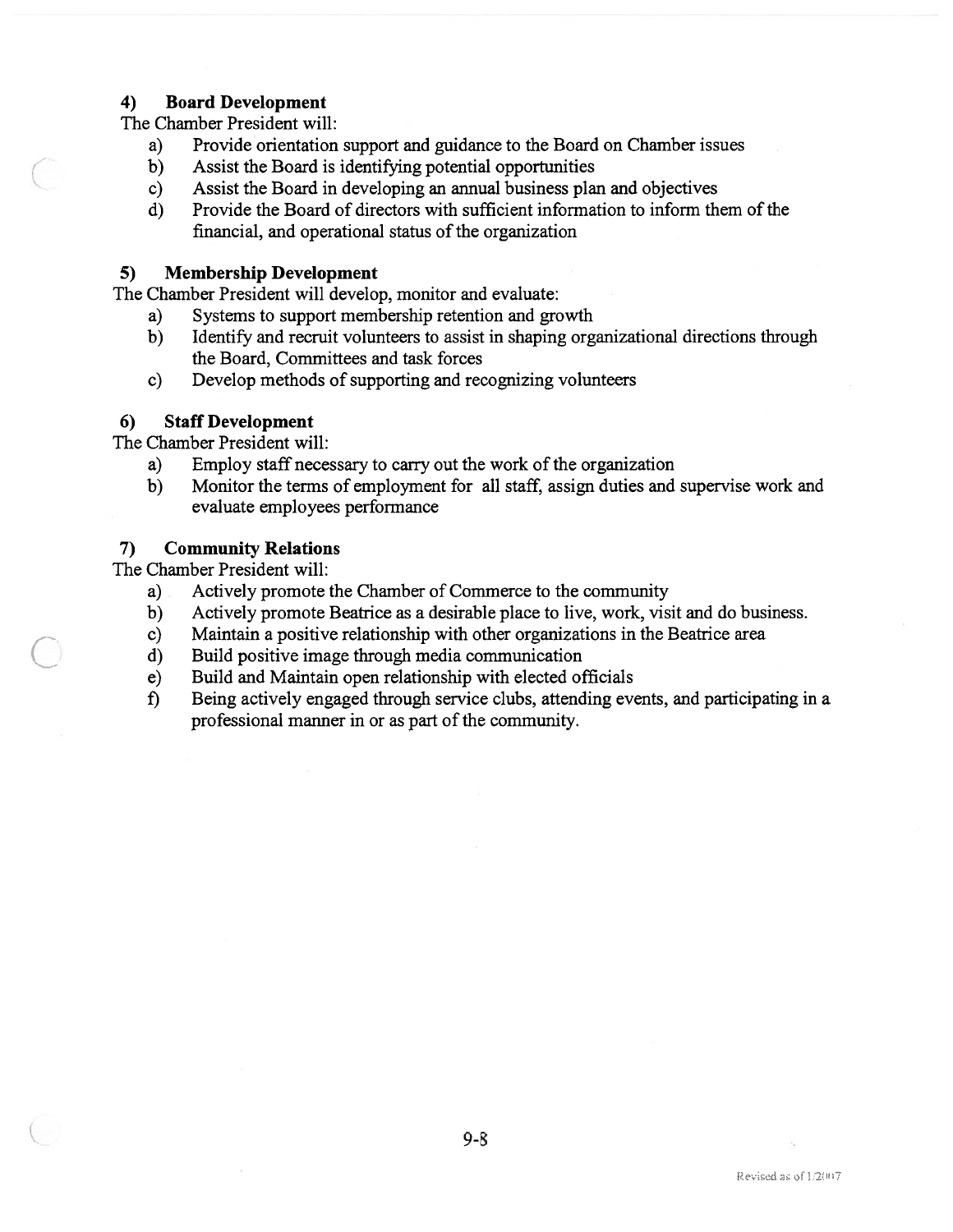# 9:8 OFFIcE MANAGER

#### Beatrice Area Chamber of Commerce

Position: Office Manager

Reports to: President

Date: Sept. 2005

Exempt position -Full time/ Salary position may include some Saturdays, some evenings and/or early mornings

Primary Responsibility: The role of this position is to insure the effective operation of the front desk and office; the timely and accurate completion of all financial and payroll duties; and working with the appropriate committee chairs to meet their annual plan of action. As such, the elements of this role are to insure the effective internal operations ofthe Chamber and provide quality customer service. This position is responsible within itself and by assisting other positions for the successful implementation of the Chamber's annual "program of work".

#### Dimensions:

This position reports to the President and assists the President and Membership Coordinator. This position may be assigned to staff certain committees. This position is responsible for the budgets of assigned committees and with the President for the annual budget.

## Finance and Operations

- • Greet and assist visitors as appropriate.
	- • Serve as primary receptionist for the Chamber with duties including but not limited to answering incoming calls, routing calls, directing callers to outside sources, providing information to callers, getting information from callers.
- • All duties as needed to provide the President with adequate fmancial information to manage the Chamber of Commerce.
- Work with contracted accounting firm to provide monthly financial reports for the Board of Directors.
- Collect membership Dues and other accounts receivable in <sup>a</sup> timely fashion
- Prepare and send dues statement each year in accordance with the dues set by the Board of Directors.
- Maintain database of Chamber members including dues information.
- Process all accounts receivable and payable for the Chamber of Commerce.
- Prepare staff payroll and all related reports and taxes and assist the contracted accounting firm.
- Employees turn in time sheets on the  $15<sup>th</sup>$  and  $30<sup>th</sup>$  to reflect benefits including but not limited to: insurance, pension, vacation, sick time, comp time, commission etc.
- Keep computerized and hard copies of all pertinent data.
- Handle all bank deposits and investment.
- Maintain petty cash as needed for routine operations.
- Provide suppor<sup>t</sup> for preparation of annual Budget.
- •Maintain <sup>a</sup> master calendar of Chamber Events.
- • Coordinate committee activities including scheduling spaces, notices, agendas, RSVP's and lunches as needed.
- •Handles all types of outgoing mail.
- •Maintain <sup>a</sup> log of postage use for allocation to correct projects.
- • Coordinate and maintain the time and temp line, promote, and record messages, and teach other staff.

 $\begin{pmatrix} 1 & 1 \\ 1 & 1 \end{pmatrix}$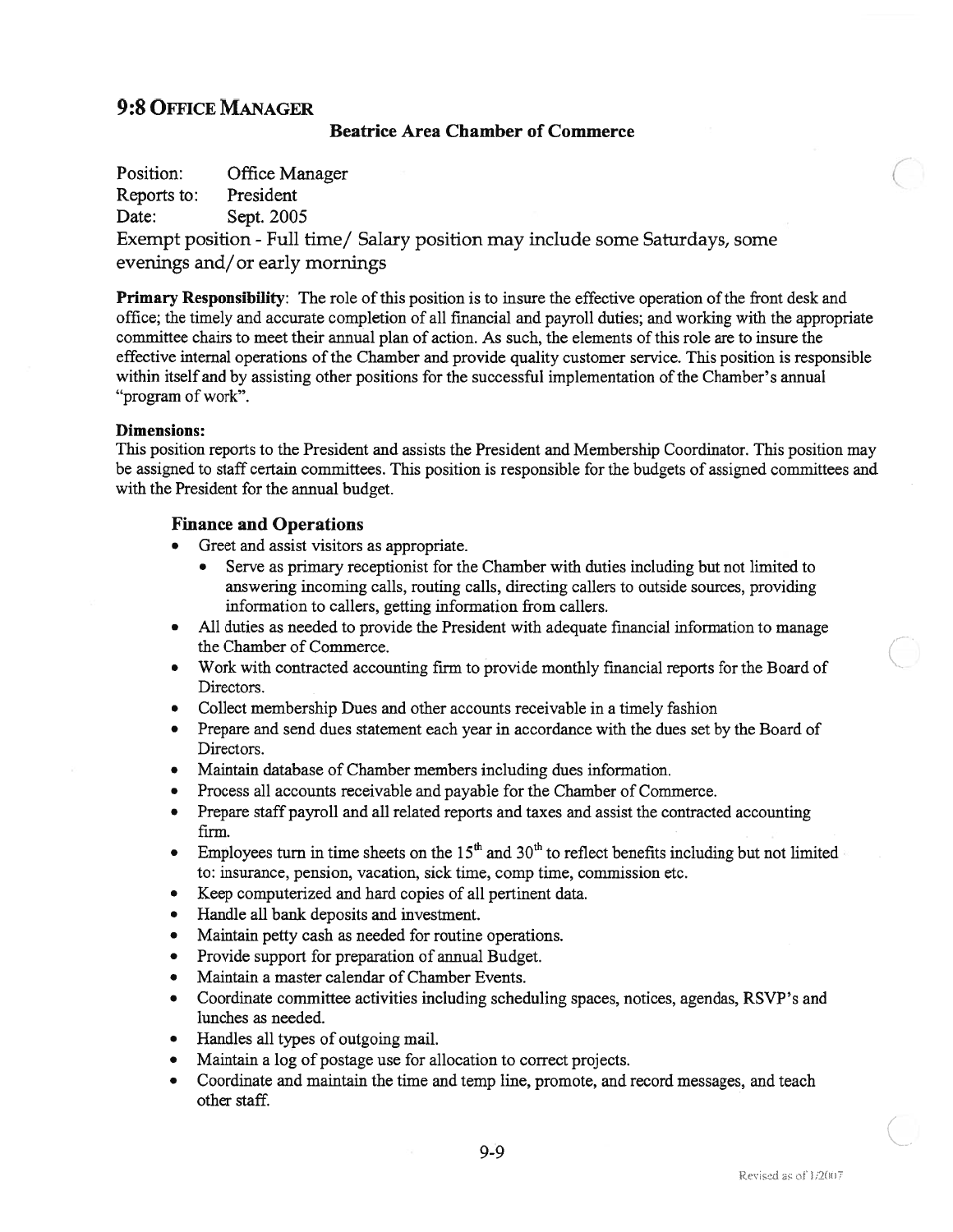- • Coordinate the monthly newsletter by setting the timelines, assigning the articles, preparing the draft and coordinating the printing, inserts, collating and mailing to arrive to members before the first day of each month, annually prepare the design of the newsletter and help design the advertising ads.
- • Coordinate timely and appropriate purchase of office supplies and regular collateral material within the budget.
- Coordinate routine maintenance of office equipment, building and grounds including snow removal, office cleaning, telephone maintenance, bug exterminator, heating/cooling, etc.
- $\bullet$ Maintain & order certifichecks and be accountable for this program.

### Committees and Projects

- • Support Chamber President in, board communications, and preparation of Board of Directors materials for orientation and for regular meeting meetings.
- • Serve as lead staff for Board of Directors meetings, including attending meetings, ordering lunches, collecting money, taking minutes, sending out Board notices, etc...
- •Serve as lead staff for Ag Committee including the Ag Appreciation BBQ, follow up for event.
- • Serve as lead staff for Home Stead Days Committee including attending meetings and helping coordinate the schedule of events, working with Main Street, the Mall, EBBA, Daily Sun, National Monument, Library, and Museum.
- •Send weekly e-mail newsletter to all members.
- •Keep Chamber website up to date in assigned areas.
- Work with lead staff on coordination of all events and activities. May be assigned specific responsibilities to projects, such as designing posters or tickets, budget preparation, planning details etc.
- •Attend and participate at assigned workshops and conferences.
- Attend and staff special events.
- Be alert to things that need to be done and, without being asked, take initiative to see that they are done.

#### Membership

Membership recruitment and retention is <sup>a</sup> primary par<sup>t</sup> of all jobs at the chamber. As <sup>a</sup> membership organization, it is essential that all staff be well versed and prepared to presen<sup>t</sup> membership information to all members and prospects.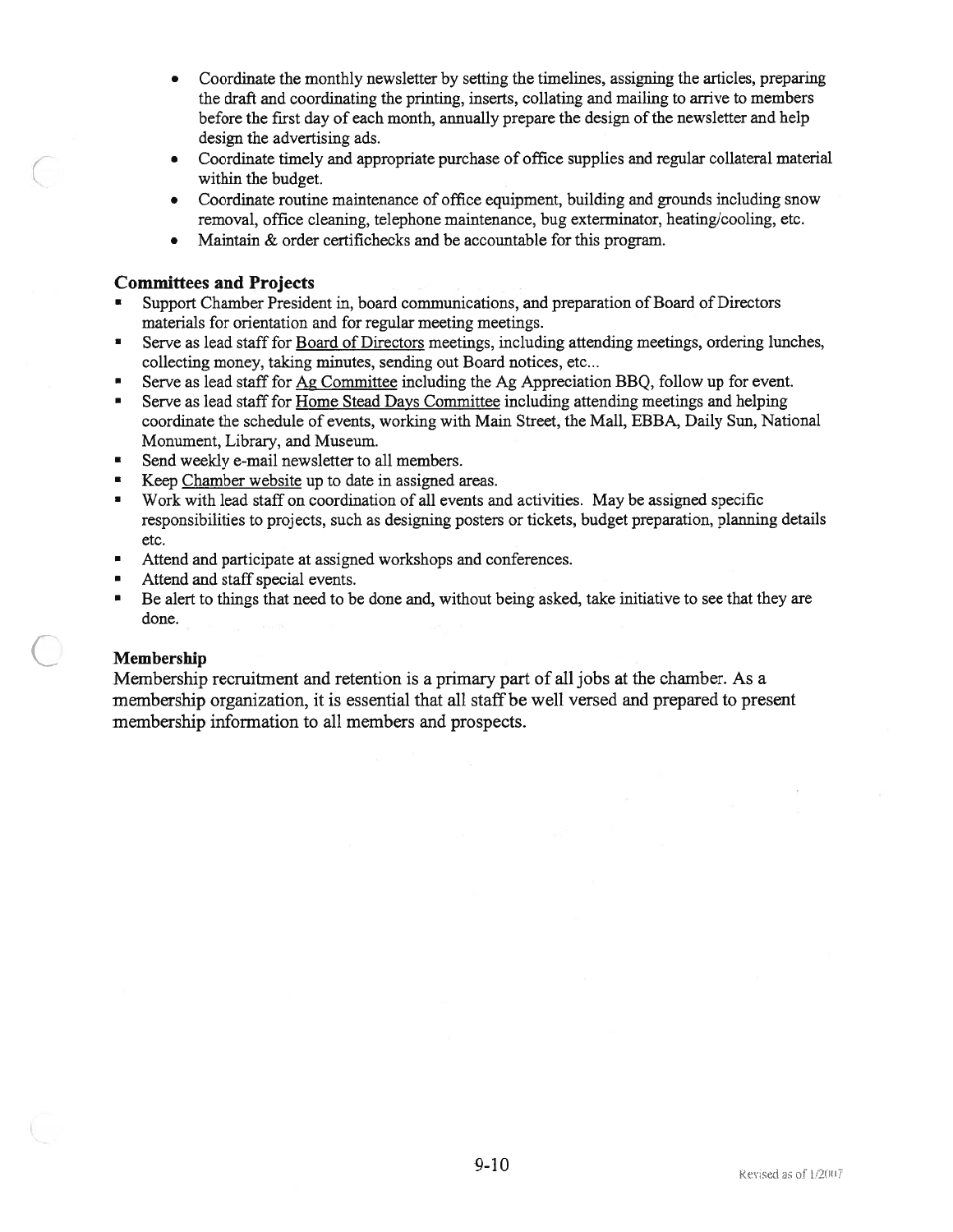# 9:9 TOURISM DIRECTOR

## Beatrice Area Chamber of Commerce & Visitors Bureau

Position: Tourism Director

Reports to: Chamber President

Date: Sept. 2006

Exempt position -Full time/ Salary position may include some Saturdays, some evenings and/or early mornings

## Position Description:

The Tourism Director is responsible for the administrative, operating and marketing functions of the Convention & Visitors Bureau including the following functions:

- Operations
- Management
- Sales and marketing objectives
- •Long range planning for the organization
- •Policy recommendations to the Board
- •Be <sup>a</sup> visible member of the community

#### Tourism

- 1. Providing primary staff suppor<sup>t</sup> to the Tourism committee and any subcommittees.
- 2. Provide primary staff coordination of the website www.visitbeatrice.com
- 3. Develop methods for promoting Beatrice to group travelers and to local groups including sports tournaments, school and family reunions and other special interest groups.
- 4. Promote Beatrice through strategic use of targeted advertising, media releases,
- 5. Travel shows, TIC events, SENTEC activities etc.
- 6. Lead in the development of Tourism collateral material including maps, visitors guides, coupon books, tourism section of the website, meeting all budget projections
- 7. Keep County kiosk's supplied with visitor information. (list available)
- 8. Maintain supplies of area information and vestibule display.
- 9. Coordinating, responding to and tracking all requests for tourism information
- 10. Maintaining <sup>a</sup> calendar of events related to visitors and tourists
- 11. Seek gran<sup>t</sup> suppor<sup>t</sup> for specific tourism opportunities.
- 12. Prepare and maintain quarterly reports for Gage County Supervisors.
- 13. Keep computerized and hard copies of all pertinent data
- 14. Maintain calendar of events and groups visiting the area.
- 15. Coordinate distribution of tourism collateral material to surrounding communities, TICs, motels, etc.
- 16. Provide service to groups requesting assistance from us including bus tours and special interest groups like TRAN, Good Sam's, sports tournament, reunions, etc.
- 17. Coordinate the placement of ads, and the purchase of collateral material related to tourism, travel shows, etc.
- 18. Participate fully in South east Nebraska Tourism Committee, Nebraska Tourism, Nebraska Travel Association, and other communities in the region, to maximize the efforts to promote tourism in the area.
- 19. Serve as liaison and suppor<sup>t</sup> to community groups involved in promoting attractions to visitors; including but not limited to Homestead Days and Gage County Fair.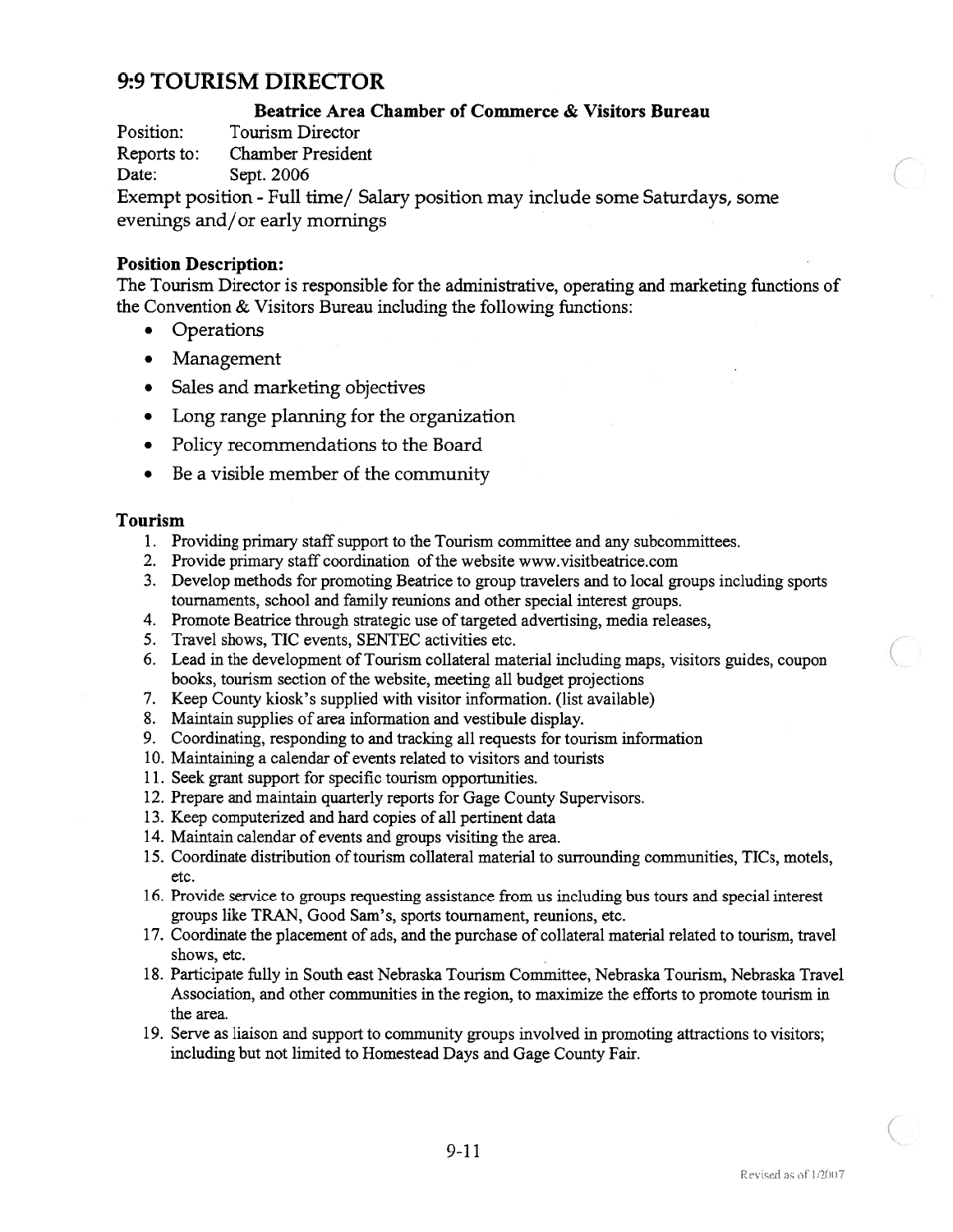## Committees and Projects

Serve as staff and participate in chamber events: Homestead Days

## Membership

Membership recruitment and retention is <sup>a</sup> primary par<sup>t</sup> of all jobs at the chamber. As <sup>a</sup> membership organization, it is essential that all staff be well versed and prepared to present membership information to all members and prospects.

# Performance Evaluation:

The performance evaluation of the CVB Director will be conducted by the Chamber President with input gathered from the CVB Advisory Board.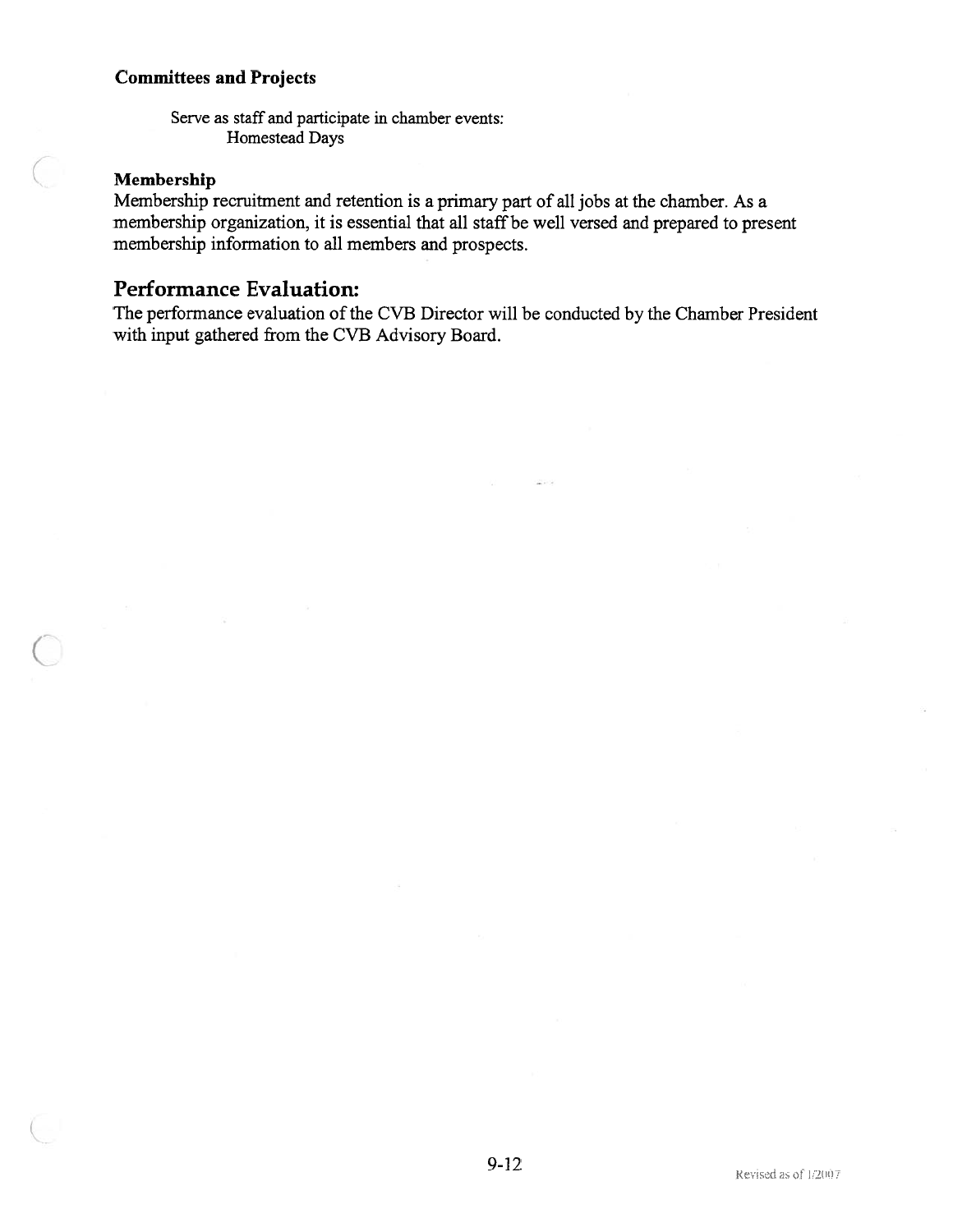# 9.10 ADMINISTRATIVE ASSISANT

### POSITION DESCRIPTION

BEATRICE AREA CHAMBER OF COMMERCE & GAGE COUNTY CONVENTION & VISITORS BUREAU

Position: Administrative Assistant Reports to: CVB Tourism Director / Chamber President Date: Sept. 2006 Non-Exempt position - part-time hourly

Role Description: The role of this position is to insure effective communication (written, verbal and electronic) of the Beatrice Area Chamber of Commerce/Gage County Area Convention & Visitors Bureau; and working with the appropriate staff and volunteers to meet the annual business plans of the Chamber and CVB. As such, the elements of this role are to insure the effective communications of the organization and provide quality customer services. The position is responsible within itself by assisting other positions for the successful implementation of the Chamber/CVB annual business plans.

#### Dimensions:

This position reports to the CVB Tourism Director / Chamber President and assists the Office Manager. This position may be assigned to staff certain committees, task forces, etc. of the organization. The position is responsible for electronic and written communication regarding tourism with the assistance of the CVB Director and Chamber President.

### Knowledge and Skills:

This position requires the skill to work with the public and customers of both organizations. It requires <sup>a</sup> wide range of computer skills, customer service, written/verbal and electronic communication skills. The position will also coordinate convention activities and maintain the effective operation of the office through <sup>a</sup> variety of clerical responsibilities.

#### Nature of Position:

- •Process information requests daily received via the telephone, mail, and internet or in person.
- •Has primary responsibility to CVB data entry and data base managemen<sup>t</sup> on ACT.
- Maintain <sup>a</sup> record of community information that can be forwarded to publications throughout the year.
- Coordinate the activities/programs for conventions/conferences in the Gage County Area. This includes contacting <sup>p</sup>lanners with events booked at Gage County facilities regarding resources and services available through the CVB.
- $\bullet$ Maintain and order supplies within the established budget.
- •Assist in staffing the office and telephones.
- •Assure that the general office areas are presentable at all times.
- Attend and participate at assigned workshops and conferences as approved by the President and/or Executive Director.
- • Sends out notices for CVB board meetings and keeps the Advisory Boards books up to date with minutes /Agendas of meetings.
- • Be alert to things that need to be done and, without being asked, take initiative to see that they are done.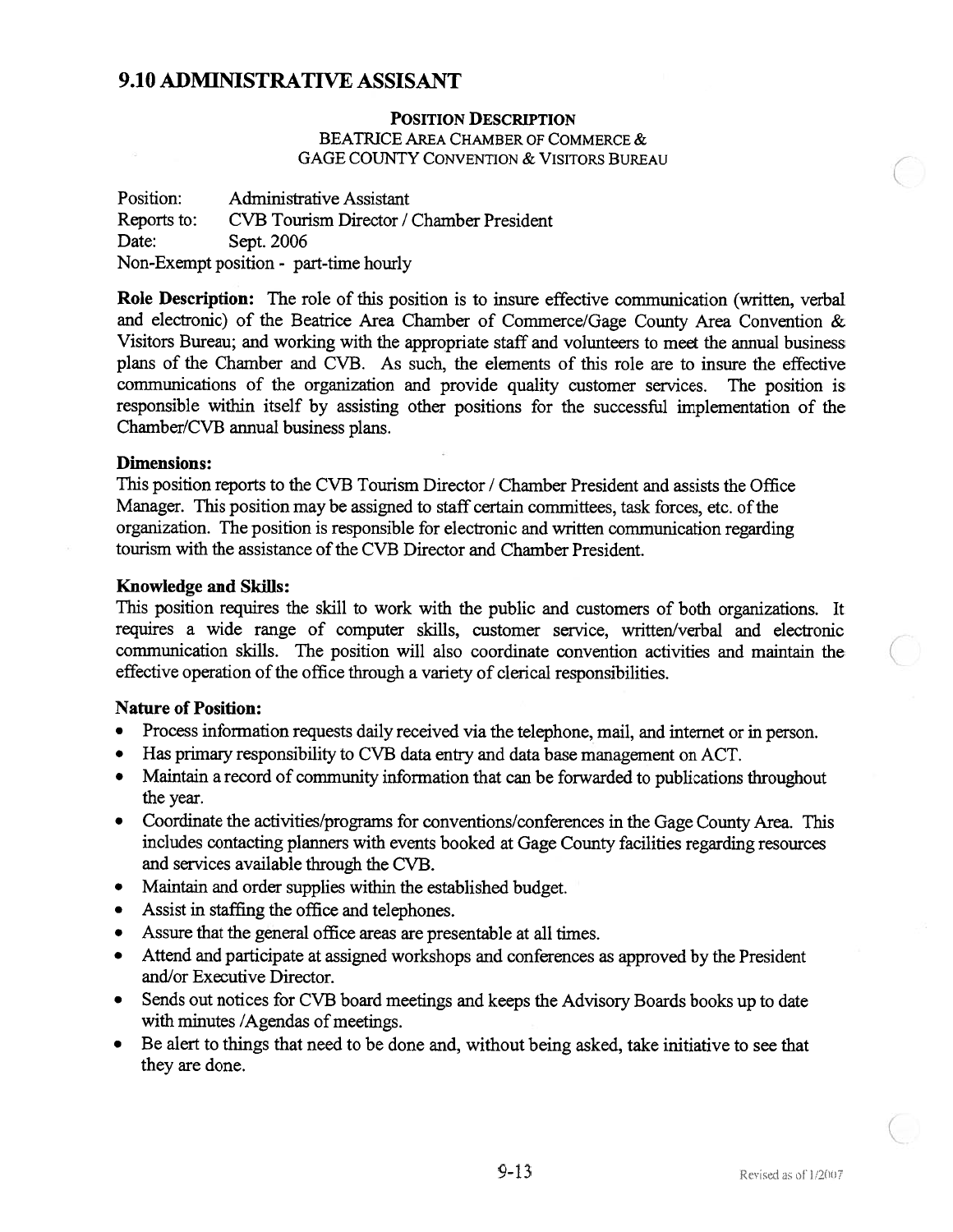# Performance Evaluation:

The performance evaluation of the CVB Administrative Assistant will be conducted by the Chamber President with input gathered from the CVB Director.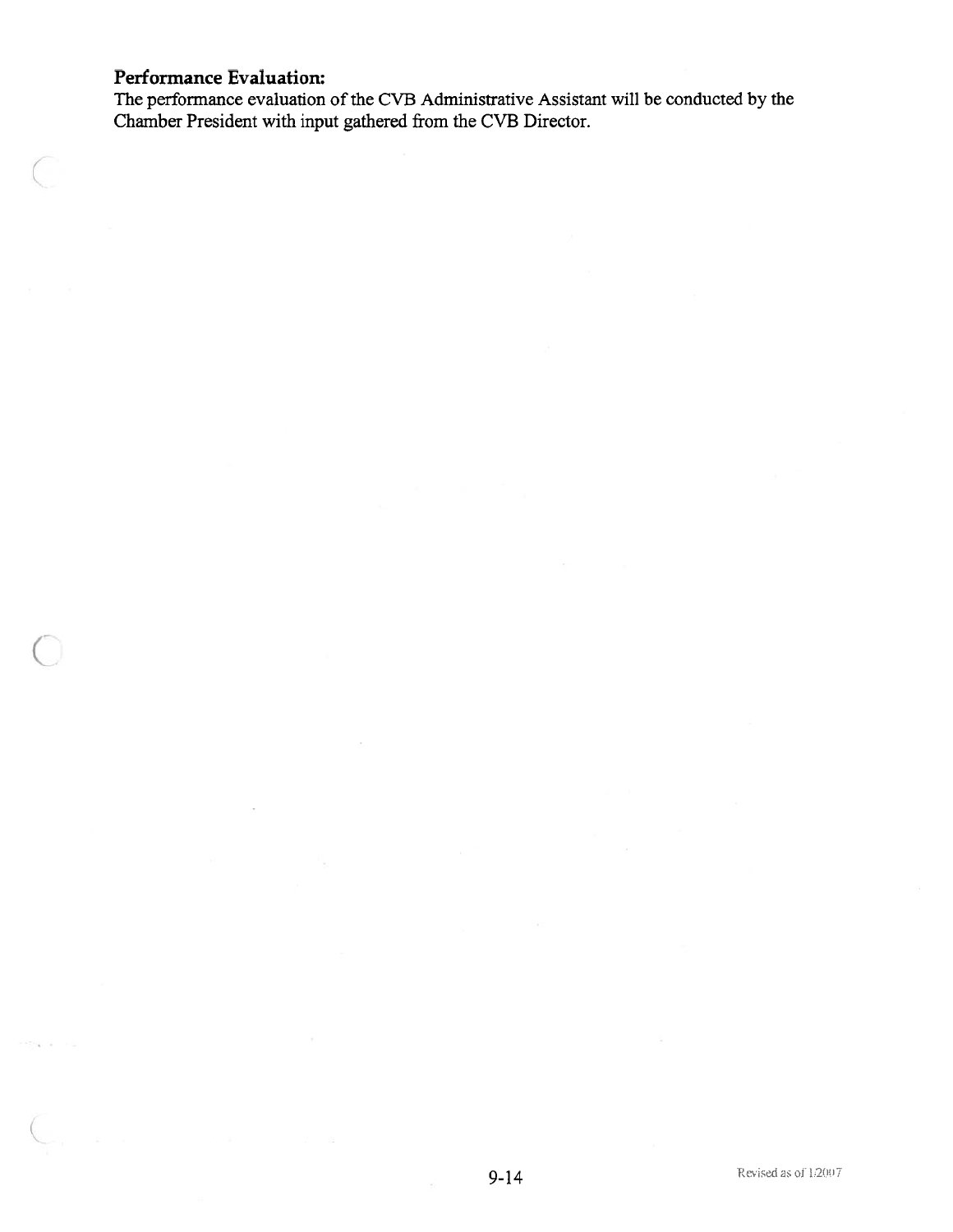# 9:11 MEMBERSHIP COORDINATOR

#### Beatrice Area Chamber of Commerce

Position: Membership Coordinator

Reports to: President

Date: Sept. 2005

Exempt position - Full time/ Salary position May include some Saturdays, some evenings and/or early mornings

Primary Responsibility: The role of this position is to coordinate <sup>a</sup> wide range of membership services to our investors. This position also coordinates the general activities of the volunteers and committees. As such, the elements of this role are to insure the effective coordination of activities and to provide quality customer service. This position is responsible within itself and by assisting other positions for the successful implementation of the Chamber's annual "program of work".

Dimensions: This position assists the President. This position is assigned to staff certain committees. This position is responsible for Membership. Retaining members, developing and showing value of the Chamber to the membership and increasing our current membership through yearly goals established by Staff and the Board of Directors. This position is responsible for the budgets of assigned committees and projects and with the President for the annual budget. This position also works with the assigned committees to achieve their revenue goals and with the entire organization to meet the membership income goals.

## Membership

- •Coordinate membership Drives, Member visits, Ribbon Cuttings, etc
- •Develop and continue ways for recognition of members Anniversary Visits?
- •Maintain <sup>a</sup> system of contacts for new members and implement <sup>a</sup> retention <sup>p</sup>lan
- •Set goals for membership growth and retention.
- •Maintain contact database for Prospects, new businesses, changes in businesses.
- •Review the Daily Sun for information regarding members and send with congratulatory notes.
- • Develop and execute <sup>a</sup> dependable process to handle drops and potential drop members
	- Example: Each month look at Membership Report
	- At 30 days Write <sup>a</sup> message on bill
	- At 60 days phone call/visit
	- At 90 days assign <sup>a</sup> board member to visit
	- At 120 days President meets with them
- • Develop and maintain collateral material necessary to benefit members and encourage membership retention and recruitment (Member to Member Benefit)
- •Provide updates to the Board on Membership each month (spreadsheet)
- •Coordinate all membership meetings - BBH and BAH (need to schedule)
- •Develop Membership Benefits including Member to Member programs,
- •Develop ways to promote member businesses and provide recognition to business members
- • Coordinate the sale of all web advertising. Directory. Newsletter inserts, and other products sales and enhancements.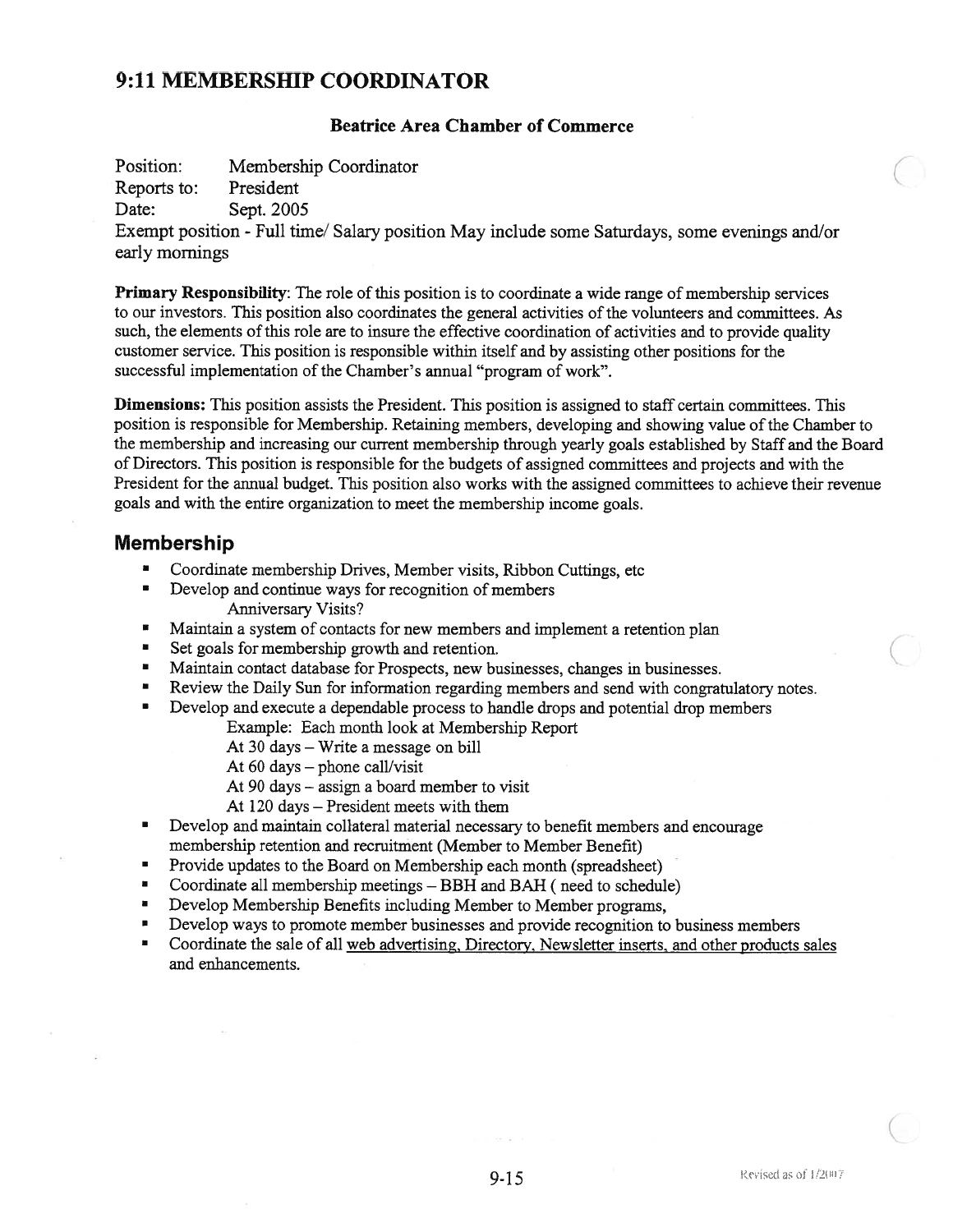## Committees and Projects

- •Contribute to and proof monthly newsletter
- •Assist with newsletter advertising to meet budget
- •Serve as lead staff to Ambassador Club.
- • Serve as lead staffto Women's Division, coordinating the Annual Banquet, The Business Awards Luncheon and Arts in the Park
- •Serve as lead staff person for Beatrice Leadership program.
- •Keep Chamber website up to date in assigned areas.
- • Work with Chamber President in planning and promotion of all Membership educational Seminars. tours etc,
- •Help customers with certifichecks when needed
- •Assist in staffing the reception desk and telephones.
- •Assure that the general office areas and lobby areas are presentable at all times
- •Greet and assist visitors as appropriate.
- • Coordinate the membership directory project including design, ad sales, editorial content and distribution - meet budget projections
- •Attend and participate at assigned workshops and conferences.
- •Attend and staff special events.
- • Be alert to things that need to be done and, without being asked, take initiative to see that they are done.